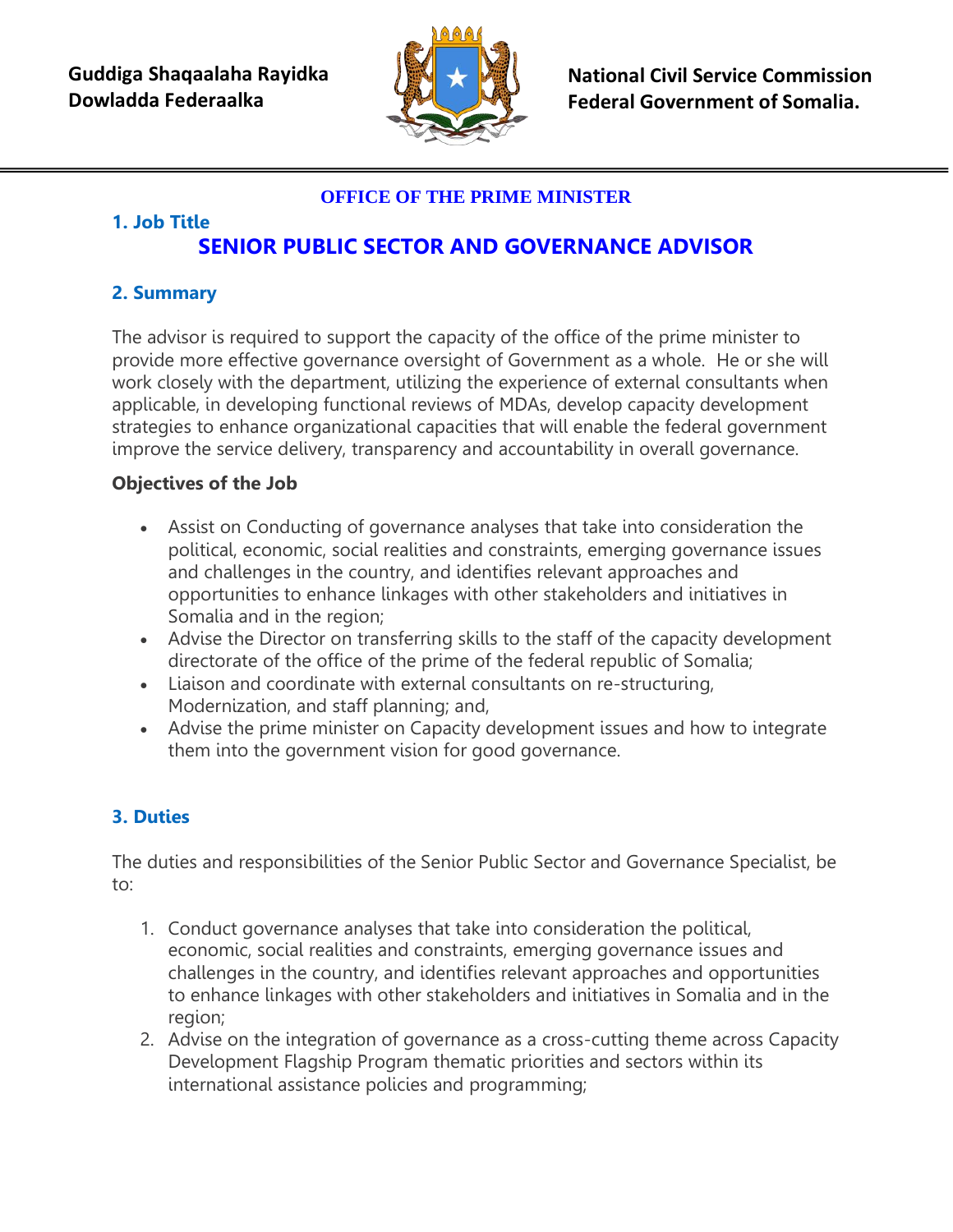- 3. Analyze governance issues and highlight implications for International Development partners assistance in Somalia with a particular focus on governance considerations in policy dialogue and programming areas;
- 4. Provide analyses, summaries, briefs and reports to facilitate timely capacity development interventions that are consistent with government priorities and international development partners;
- 5. Provide oversight of on the job training exercises in the Office of the Prime Minister and work with capacity development staff in MDAs to do the same;
- 6. Support projects and program in the review and/or development of governancerelated project proposals (including analysis, logic model, performance management framework, risk registry, project management framework, and budget), using results-based management and monitoring frameworks;
- 7. Attend and report on sector coordination meetings as appropriate, and identify approaches to support good governance and reforms in the preparation of briefs and participation in meetings;
- 8. Participate in other relevant meetings, as required;
- 9. Collect information through review of project documents, interviews, group meetings, consultations and support Government aimed at building awareness and consensus among stakeholders on the needs, issues, and parameters for policy dialogue and programming options;
- 10. Provide governance advice on regional, multilateral and Partnerships for Development Innovation proposals, plans, strategic documents and reports;
- 11. Provide technical advice for the development or review of governance programming in Somalia;
- 12. Advise on the relevance and alignment of proposed programming to Government of Somalia;
- 13. Assist the Government in developing and designing new governance programming by providing policy and technical expertise, collecting and identifying existing baseline data and information gaps, and governance programming of other donor partners; and,
- 14. Liaise regularly with implementing agencies to monitor project progress, to identify challenges, risks, and opportunities, and report findings to Government. Contribute local perspective and lessons learned to the broader international development partners' initiative and recipient country partners, and help maintain/provide in-depth knowledge of recipient country partners and governance networks.

### **Deliverables**

- 1. Quarterly work plans, which detail the deliverables expected for that period;
- 2. Develop a framework and strategy for good governance with well-defined desired end-states for each priority area;
- 3. Create an implementation plan supporting the roll out of the good governance; and,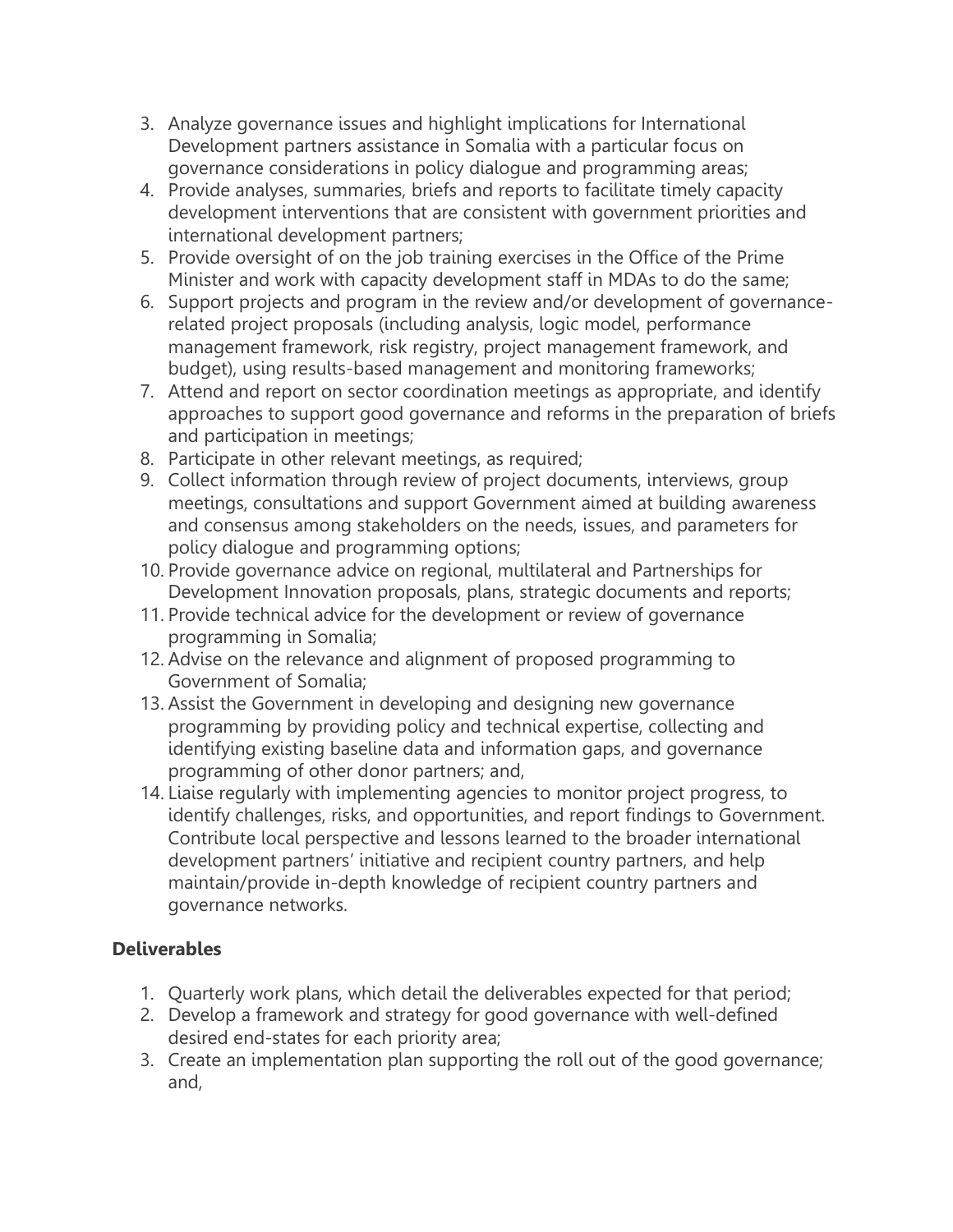4. Guidance and feedback reports of capacity injection projects including reviews, activities implemented and reports on the progress.

# **4. Key Qualifications**

#### **Education**

Master's degree in Public Administration, Political Science, Economics, International Development, or related field with equivalent professional experience.

#### **Experience**

10 years experience in a public sector governance position, four of which must have been at the senior management level.

# **5. Requirements**

The incumbent must demonstrate the following skills:

- 1. Possesses in-depth understanding of Bank resources for governance strengthening including:
- 2. Policy Dialogue Skills has a track record of conducting effective policy dialogue;
- 3. Governance;
- 4. Change management;
- 5. Leadership and development;
- 6. Problem-solving techniques;
- 7. Blend of analytical, observational, organizational and networking skills;
- 8. Strategic planning and benchmarking;
- 9. Project management;
- 10. Performance measurement;
- 11. Team building and management;
- 12. Monitoring and evaluation;
- 13. ICT skills;
- 14. Report writing; and,
- 15. Excellent oral and written English and Somali languages.

### **Competency Requirements**

- 1. Gives objective advice based on sound analysis;
- 2. Focuses on outcomes;
- 3. Gives purpose and direction;
- 4. Thinks strategically;
- 5. Involves people in decision-making;
- 6. Communicates effectively;
- 7. Demonstrates commitment to organization/ corporate decisions;